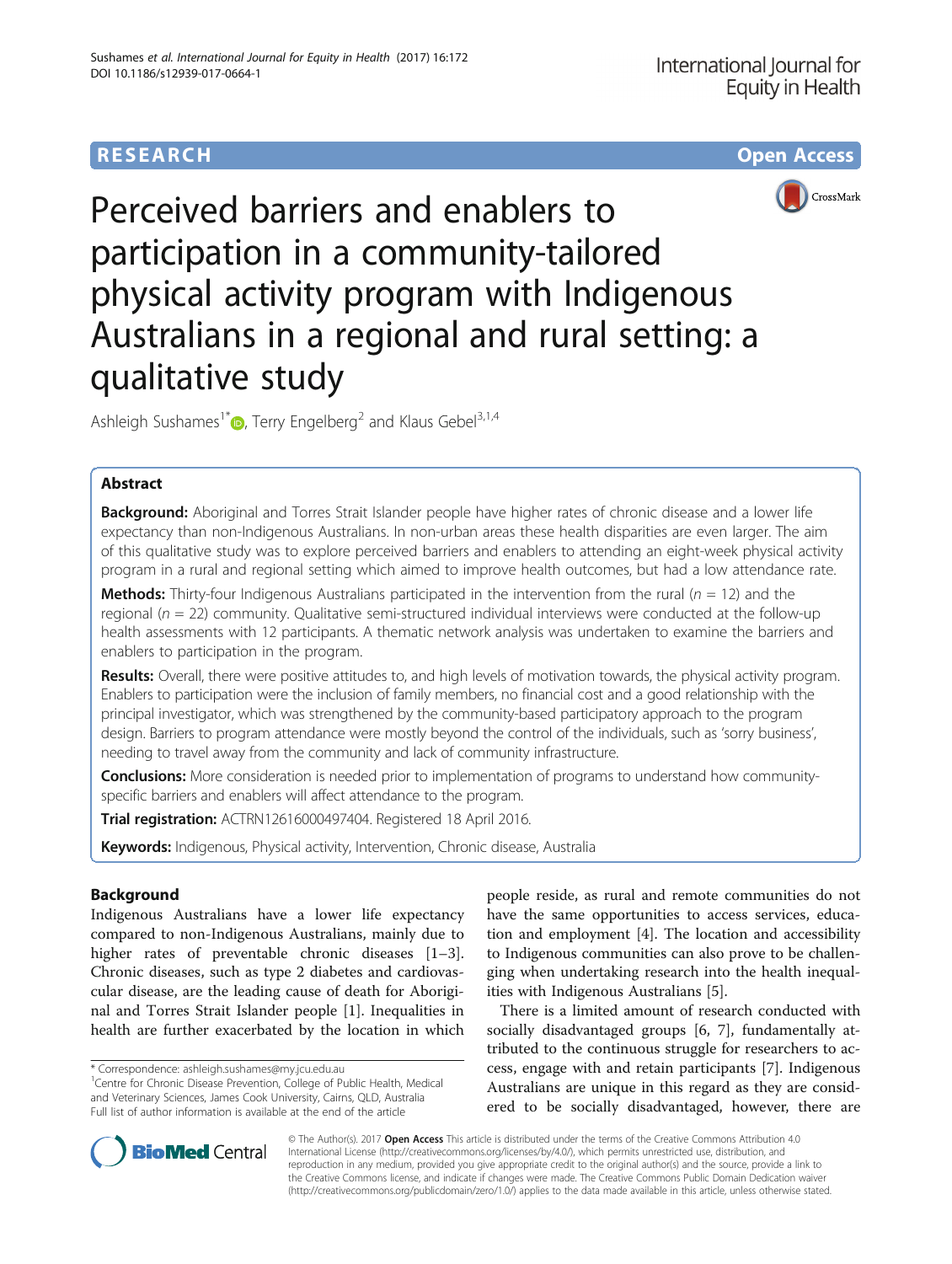concerns of being over-researched without corresponding health improvements [\[8](#page-8-0)]. Reasons for poor participation rates in 'hard-to-reach' populations can include mistrust in research and fear of exploitation [[7](#page-8-0)], lack of education [[9\]](#page-8-0) and generally low population numbers compared to non-Indigenous people [[10\]](#page-8-0). Conducting physical activity research with Indigenous Australians is challenging, but not impossible and the potential benefits could be significant.

A recent systematic review investigated the effects on health outcomes of physical activity programs for Indigenous people in Australia and New Zealand [[11](#page-8-0)]. While there was some evidence to suggest these programs improved health outcomes, most of the 13 studies in the review reported issues with recruitment, retention and adherence to the programs. For instance, several studies had less than 60% of participants complete the program, or failing to have complete data sets [[12](#page-8-0)–[16](#page-8-0)]. A randomised controlled trial by Biddle et al. [[17](#page-8-0)] had an attendance rate of more than 80% to a physical activity intervention which involved small sided (small number of players) games over a four week period. Biddle and colleagues collected written feedback from the participants about their reasons for attending the program in which they stated that they had fun and enjoyed doing the exercise program.

In addition to a quantitative evaluation, one of the studies in the review, a 12-week fitness program for Aboriginal and Torres Strait Islander women [[13](#page-8-0)], also had a qualitative component to identify perceived barriers and facilitators to the attendance of the program [\[18\]](#page-8-0). Identified barriers included personal health, access to transport and competing obligations. In regards to logistics and attendance, transportation has also been recognised by Davey et al. [\[19\]](#page-8-0) as a potential barrier to participation in an Indigenous cardiopulmonary rehabilitation program. The 8-week rehabilitation program involved twice weekly training sessions which were delivered at a gym in a private physiotherapy practice. Free transport to the practice was organised for the participants who would otherwise have had difficulties attending. Additional factors that are known to affect attendance to programs in rural areas are the need to travel away out of the community for work, medical appointments and education, as potential participants would be away for a substantial duration of the week [\[14\]](#page-8-0).

Understanding the barriers and enablers to participation in physical activity programs can assist researchers in interpreting contextual factors that influence the implementation of and attendance to a program [\[20](#page-8-0)]. Thus, the aim of this study was to explore the barriers and enablers to participate in a community-tailored physical activity intervention for Indigenous Australians in a rural and regional setting in Far North Queensland.

## **Methods**

### Settings and recruitment of participants

The two intervention sites were located in a rural and regional setting in Far North Queensland, Australia. The communities are not identified in this paper to protect the participants' anonymity. To be included in the study participants had to be Aboriginal or Torres Strait Islanders aged 18–45 who have a chronic disease or a risk factor for chronic disease. Based on the definitions by the Australian Institute of Health and Welfare Guidelines [[21](#page-8-0)], risk factors for chronic diseases include a BMI of or greater than 30, a waist circumference of or higher than 94 cm for men and 80 cm for women and less than 150 min of physical activity per week. Participants were excluded if they were pregnant or advised by a doctor not to engage in physical activity.

The program commenced in January 2016 in the rural community and in July 2016 in the regional location. At the commencement of the study, 34 participants were enrolled. A flowchart of participant recruitment and attendance is provided in Fig. [1.](#page-2-0)

## Interview guide development

Interviews were conducted at the post-program assessments. The interviews were loosely based on the Health Belief Model [[22\]](#page-8-0), as it is one of the most widely recognised conceptual frameworks for health behaviours [[22](#page-8-0)– [24\]](#page-8-0). The Health Belief Model was selected as it was theorised that individuals would be more likely to voluntarily engage in the physical activity program if their current behaviour is perceived as a threat to their health. An interview guide was created to assist in the delivery of semi-structured interviews and included open-ended questions, which were designed to prompt responses relating to experiences with physical activity, the program delivery and future directions for interventions. The interview guide included the following themes:

- 1. What was your experience with the program?
- 2. What could have been made better about the program?
- 3. What would you like to see happen in the future?
- 4. Is there anything else you would like to comment on?

Due to the complexity of a non-Indigenous researcher working with an Indigenous population group, the interview guide had limited questions to allow a better exploration of previously unidentified themes that may arise.

## Procedure

An 8-week physical activity program was implemented in two communities. The free program was delivered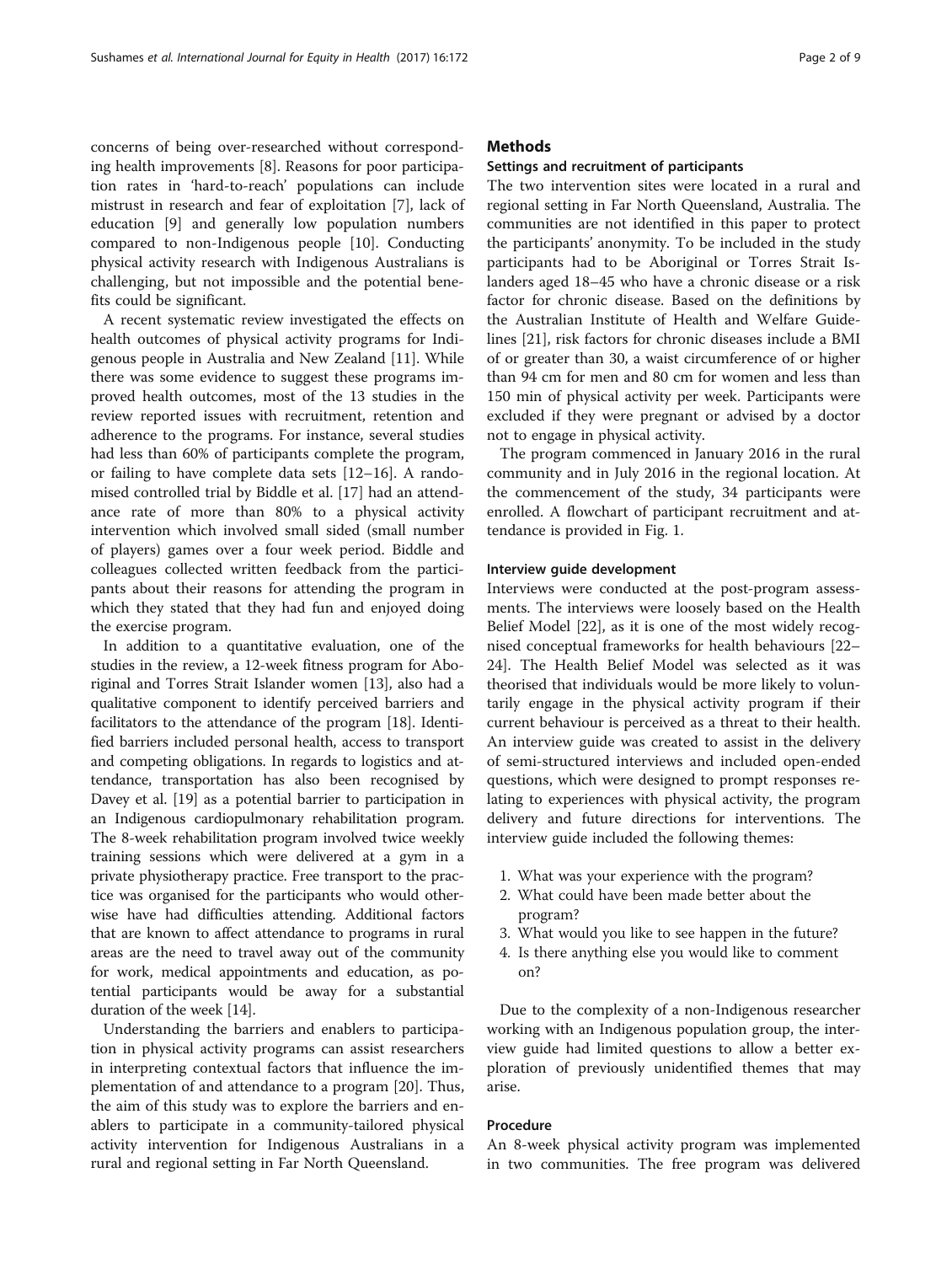<span id="page-2-0"></span>

through one-hour face-to-face group sessions, four times per week for eight weeks. Each week there were two sessions with vigorous activities and two with moderate intensity activities, delivered by a qualified sport and exercise scientist (principal investigator). The vigorous intensity sessions included small-sided team sports (small number of players per side), such as soccer and touch football and circuit training with adaptations made to account for individual fitness levels. The remaining two sessions were self-paced moderate intensity walking sessions. After the program, participants were invited to partake in one-on-one interviews, regardless of their attendance to exercise sessions. Interviews were mostly conducted at the participants' house by the principal investigator (PI) who already had established relationships with the participants.

## Data treatment and analysis

All interviews were digitally recorded by the PI and transcribed professionally by an external transcription service. Transcription files were presented in Microsoft Word and later uploaded into NVivo 11 (QSR International, Australia) for analysis. Interview transcriptions were read by the PI while listening to the corresponding audio file to cross-validate the content and to ensure the context was captured accurately. The interviews were coded and examined independently by a second person (CM) for a thematic analysis. The thematic network analysis was aimed at identifying global, organisational and basic themes [[25](#page-8-0)], which were also compared between the two communities. The analysis involved coding the raw material into specific topics or words, such as 'money', 'time' and 'work' in order to reduce the data. The next step of the analysis involved clustering the codes to identify the organizing themes. The three themes were labelled as 'barriers', enablers', and 'suggestions for future programs'. Finally, the thematic networks were constructed and arranged for further exploration and interpretation. To compare the findings between the rural and regional communities, the codes within the themes were reviewed and highlighted in two distinct colours to examine the frequency of appearance. The global theme of the data was named as 'participation in physical activity' as it best described the overall context of the findings.

## Results

## Participants

Table [1](#page-3-0) provides the baseline anthropometric measures for all participants of the intervention. Many participants were unemployed ( $n = 12$ ) and annual gross household income was frequently less than \$20,000 ( $n = 7$ ) or less than  $$60,000$  (n = 12). Seven participants had not completed year 12 and 17 participants had completed a TAFE or university degree. Twenty-seven of the 33 respondents (missing  $n = 1$ ) rated their general health either good ( $n = 16$ ), fair ( $n = 9$ ) or poor ( $n = 2$ ). Only two participants rated their health as excellent. Quantitative results from the program will be provided elsewhere in an additional publication.

Overall, attendance to the program was low. In the rural community, eight people who enrolled in the program did not attend a single training session, and four attended an average of seven sessions during the eight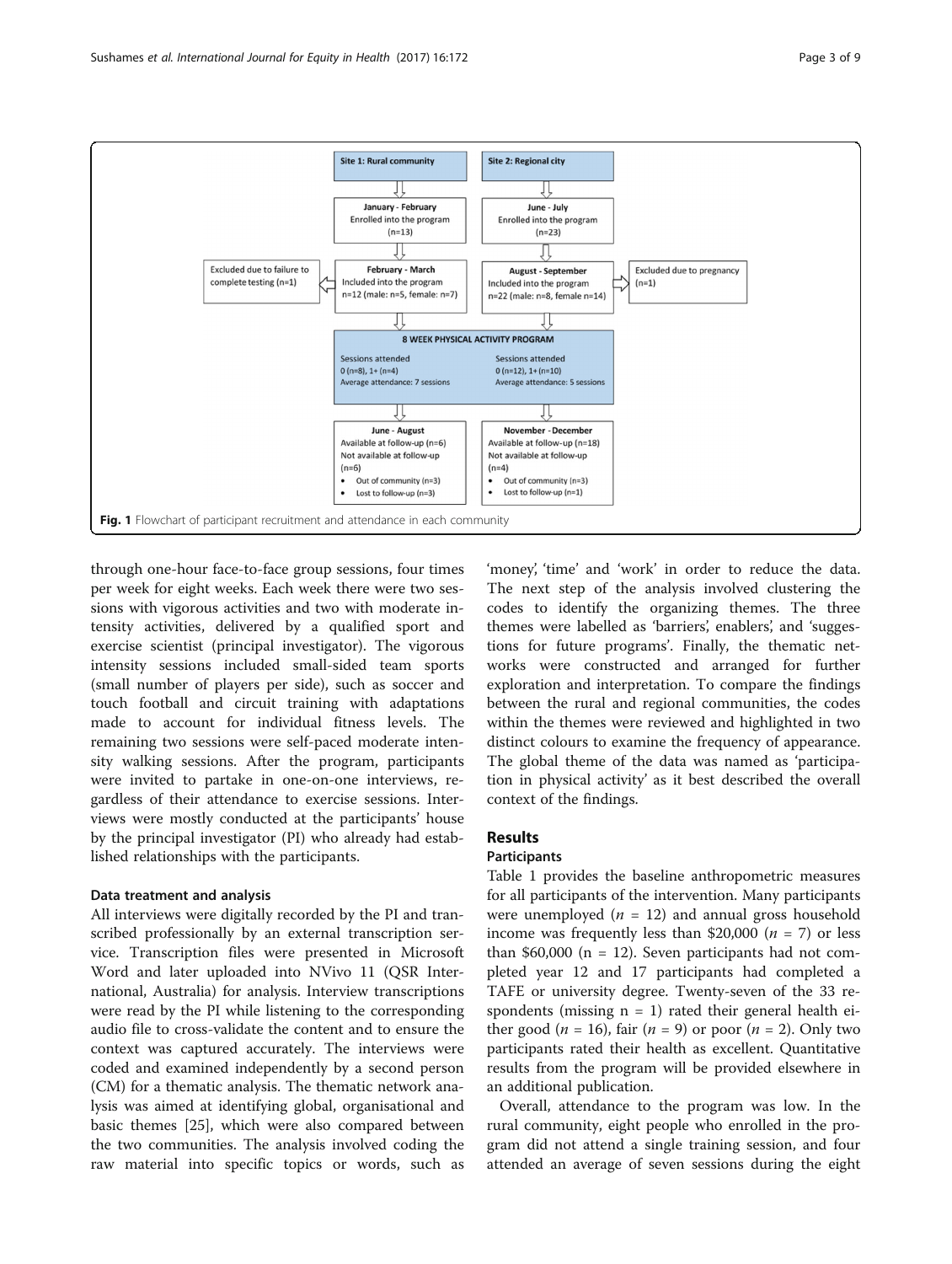|                 |                          | Rural community ( $N = 10$ ) | Regional community ( $N = 22$ ) | Combined ( $N = 32$ ) |
|-----------------|--------------------------|------------------------------|---------------------------------|-----------------------|
|                 |                          | Mean (SD)                    | Mean (SD)                       | Mean (SD)             |
| Age             |                          | 36.6 (6.89)                  | 29.27(6.0)                      | 31.56 (7.07)          |
| Anthropometrics | Height (cm)              | 162.5 (9.14)                 | 169.86 (9.10)                   | 167.28 (9.77)         |
|                 | Weight (kg)              | 85.81 (12.05)                | 88.12 (15.61)                   | 87.4 (14.44)          |
|                 | BMI $(kq/m2)$            | 32.73 (2.55)                 | 30.53 (4.81)                    | 31.21 (4.32)          |
|                 | Bodyfat (%)              | 34.14 (7.99)                 | 34.07 (9.15)                    | 34.09 (8.67)          |
|                 | 6MWT(m)                  | 455 (95.45)                  | 509.72 (65.54)                  | 492.62 (78.86)        |
|                 | Waist circumference (cm) | 104.2 (6.77)                 | 98.59 (11.75)                   | 100.34 (10.67)        |
|                 | Hip circumference (cm)   | 105.45 (3.93)                | 105.15 (10.49)                  | 105.25 (8.89)         |
| Blood pressure  | Systolic BP (mmHg)       | 126.8 (9.30)                 | 124.66 (11.36) <sup>a</sup>     | 125.35 (10.63)        |
|                 | Diastolic BP (mmHg)      | 84.1 (10.22)                 | $81.33(7.40)^a$                 | 82.82 (8.34)          |

<span id="page-3-0"></span>Table 1 Baseline anthropometric measures of the communities separately, and combined, Queensland, Australia, 2016

 $6MWT$  6 Minute Walk Test, BMI body mass index, BP blood pressure,  $a$  Data was not available for one participant

weeks. In the regional city, twelve participants did not attend a single training session, while the remaining ten participants attended an average of five sessions.

## Motivations to participate in the program

The motivations to join the physical activity program were different between the rural and regional community. During the analysis, the regional community had a sub-theme develop in regards to motivations of healthrelated outcomes such as weight loss and fitness. For example, reasons to join included 'To lose weight, get fit and be more active' (Female 6, Regional) and 'Weight loss and to get more into physical activity' (Male 1, Regional). For one participant, weight loss was a means of controlling the progression of her chronic disease: 'Well, with the current condition I'm under it is very important that I control my weight…I've got diabetes' (Female 5, Regional). The rural community members more explicitly stated motivations to participate were due to chronic diseases. One participant stated 'I'm determined not to be a [chronic disease] statistic… I'm pretty determined to break the cycle' (Female 1, Rural), and another explained 'she [another participant] wanted to do it … her chronic disease wasn't looking good so she had to start making changes' (Female 4, Rural).

### Barriers to attendance

Many of the men who enrolled in the program stated that their main reason for non-attendance to activities was work commitments. Two of the participants who worked in the rural community stated 'I do work away, all the time up the Cape' (Male 2, Rural) while another often did shift work: 'Yes, well, at that time I was doing all day shifts at work and the timing was sort of out' (Male 3, Rural). Both men were highly motivated to participate and attended the follow-up data collection, despite not attending a single training session. The men acknowledged their disappointment that they did not get any benefit from the program. One of the men in the regional community, who was also a university student, found it hard to attend as his work required him to travel away regularly, 'I think the biggest barriers for me are work, study and travel' (Male 1, Regional).

There were logistical barriers identified in the interviews, which were unique to the communities. In the regional community, logistical problems were mainly the timing of the class (despite being suggested by the participants), whereas the rural community members experienced problems with access to transport. The rural community also had issues with access to facilities. During the first four weeks of the program, no indoor facilities were available and classes were regularly cancelled due to rain. 'You've got to take into consideration that a lot of outdoor activities can't be run on a regular basis sometimes, due to - obviously we live in the tropics, the wet tropics. That's why it's called wet, as - it can set in for days, months sometimes' (Female 4, Rural). Despite being able to access a secondary facility five kilometres away, there were barriers in regards to access to transport to attend the classes. 'But organising stuff, even when there is wet [weather], we don't have indoor facilities…You've got to go in town or you've got to access a facility - fitness facilities, and then they cost money. Every time you want to do something, it costs money' (Female 4, Rural). There was a lack of public transport services and 'not everybody has access to a car' (Female 4, Rural).

There were other barriers to program implementation and attendance in the rural community, such as 'sorry business', which is a term used by Indigenous Australians that refers to a time of mourning in the community, following the death of a person. The process of mourning can take place over extended periods, and the intensity of the mourning is reflective of the importance of the individual that has passed away, respectively the importance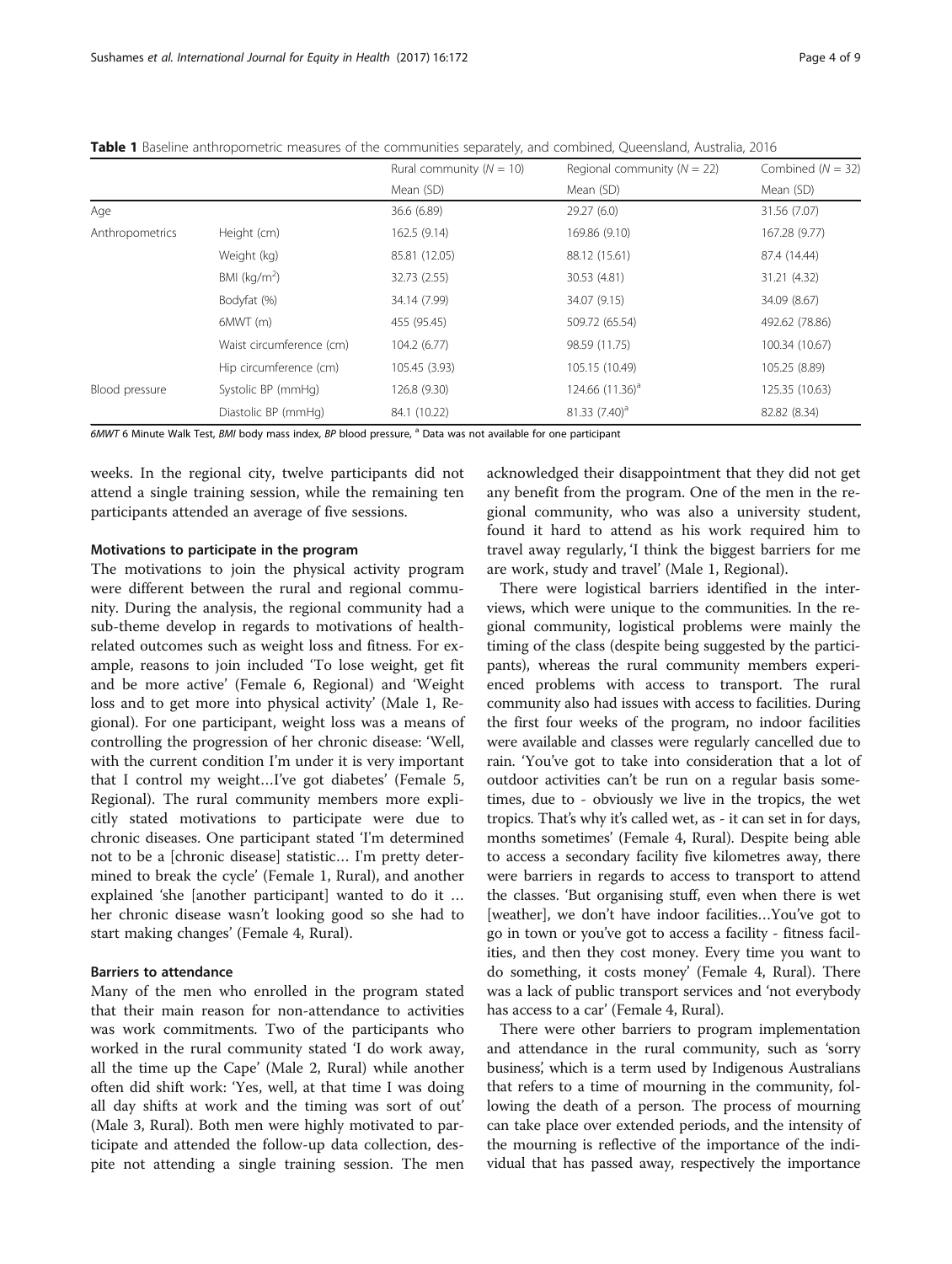of his or her family. 'We run a program - we've always tried to start it with a start date. Obviously because of the weather, obviously because of sorry business or something, we can never start it when we want to start it. It got put off as much as we could. Then when it got up and running, by the time it was finishing, that's when they started walking in the door' (Female 4, Rural). An identified sub-theme in the rural community was menstruation being a barrier to female participation. 'Sometimes women won't participate if they're menstruating. I know quite a few say they can't' (Female 4, Rural). Although there was no further elaboration from other participants in the interviews on this particular issue, several personal communications received prior to program sessions indicated that the reason for non-participation was menstruation. Specific concerns reported included feeling uncomfortable exercising, cramping and fatigue and concerns regarding hygiene in the rain.

A lack of family and peer support were identified as a barrier to participating in physical activity. One of the participants who had a young family and a partner that worked away explained: 'I think the only thing, sometimes I feel depressed there is not enough support from my partner, which is something that I'm wanting more is his support' (Female 6, Regional). A male participant explained his hardship of needing to take control of his health conditions and the effect it has on his family. 'I suppose the receptive of the rest of the family is probably your key stumbling block if there's one … see I've got a wife and four kids so it's like I've got to have a separate meal'. He also expressed his feelings toward the impact that health choices have on his children: 'because I think she's borderline [his daughter] – at the age of 20, borderline diabetic, and we try to do that with her, but – yeah – sort of heartbreaking when they get emotionally upset because they're not allowed to go and enjoy what they want to enjoy' (Male 3, Rural).

The lack of peer support and family also transitioned into themes of shame and stigma around undertaking physical activity. There were previous negative experiences in regards to people wanting to exercise for their health. 'Now or prior to the last five years, exercise was deemed as people who wanted to look good. There was always this negative attitude. Because I think obesity has become a norm in most – in the cultures now. You either need to look fat, so everyone stays fat, and if you want to lose fat, you're deemed as being sick. If you want to look good for the sake of being healthy, people think that you're better than anybody else. Whereas I think the culture is shifting a little bit now, or the mentality is shifting' (Male 1, Regional).

## Enablers to participation

Several participants mentioned finances and money during the interviews as barriers to participate in physical activity and that having a free program acted as an enabler. Reasons for joining were because 'it is good that it doesn't cost money. Everything else costs money' (Female 7, Regional). Unemployment was as a financial barrier to undertaking exercise as 'Money is a major barrier for myself. Only because you're still looking for work' (Female 3, Regional) and 'it was free … Yeah, I couldn't afford it, no money, no job' (Female 2, Regional). An identified enabler to joining in the physical activity program was the inclusion of family members into the activities. Figure 2 provides a kinship map of the participants in the rural community. Before the program, only the Indigenous mentor was known to the principal investigator. Despite flyers being displayed in the community, recruitment

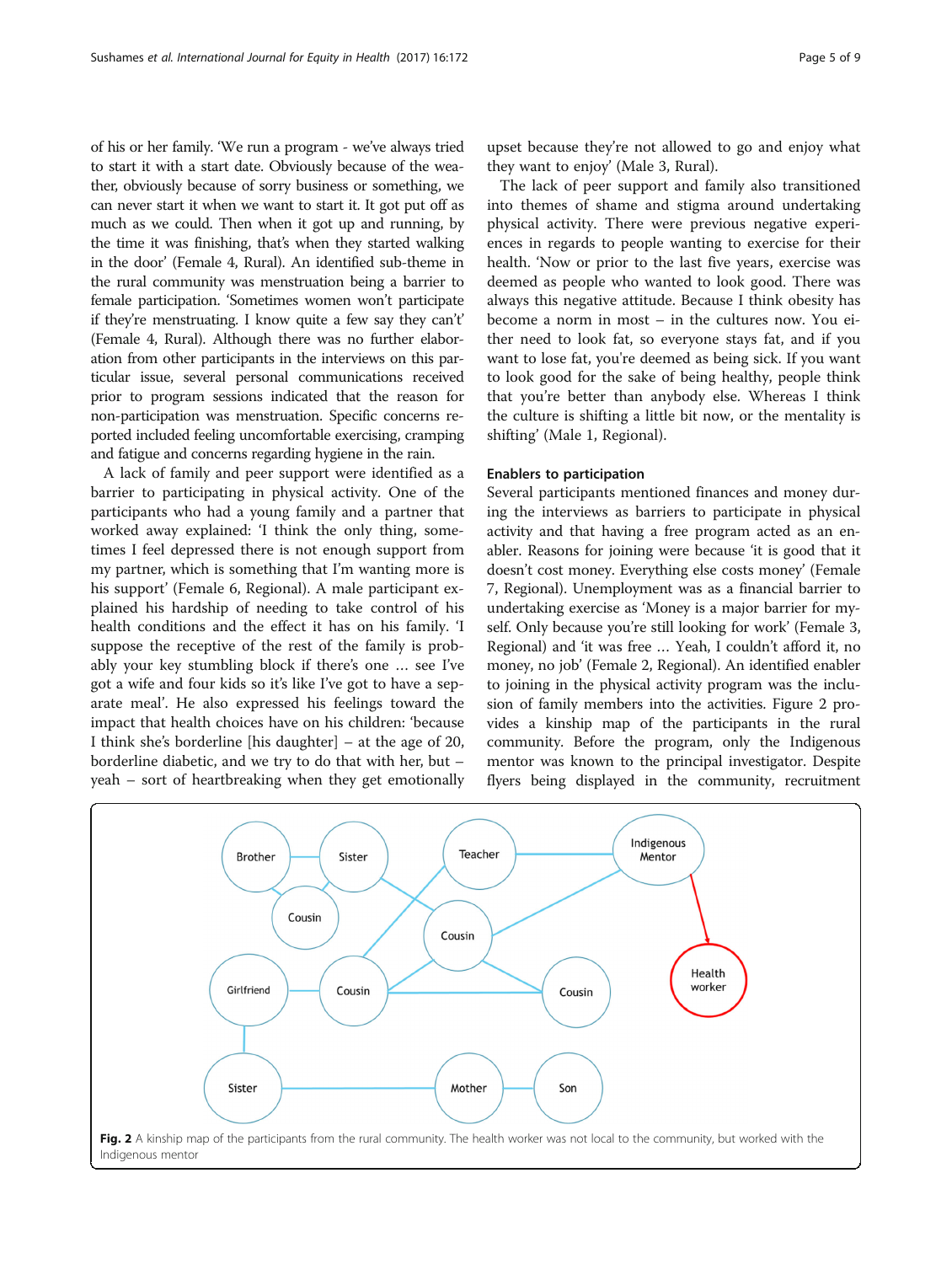tended to occur via snowballing methods through family members. In the regional community, five members from the same family participated in the program. One of the family members stated 'It just made it all the better that it was family involved… And yourself of course. You're family' (Female 3, Regional).

Aside from family participation, peer support and guidance also assisted with facilitating participation. One person admitted to feeling uncomfortable when exercising on her own due to embarrassment: 'It's just if I'm by myself in public and I'm going for a jog on the road, I feel very self-conscious … Look at this fat chick she's jogging, what the hell' (Female 2, Regional). Another participant stated they needed support and guidance from a qualified person, 'I tend to do things alone, and I don't know if I'm doing it right or not. Whereas if you've got somebody there who can guide you, you sort of have a better understanding of the process … most of the time I go to the gym, and one of the fears I have is not knowing if I'm actually doing it right. You know that as you're probably aware, you can hurt yourself…so I tend to do a lot of jogging' (Male 1, Regional).

Themes of resilience also emerged in regards to the lack of peer support. It was encouraging to hear statements such as: 'You have, yeah, those kind of people that would think [exercising is a disconnecting activity] like that, but, you know, just got to ignore them and do what's best for you, I guess … Turn around and tell them where to go, say this is my life, I'm not going to end up with a chronic disease, are you going to look after me when I'm on dialysis or whatever?' (Female 4, Rural) and 'I think for me that's what I'd like to see, is that exercising becomes the norm for our people … my mum comes from the dormitory [stolen generation] [\[26\]](#page-8-0), so exercising for her was never the norm. I hope I've broken the cycle now, my kids will start to see it as more normal' (Female 1, Rural).

An enabler to participation in the physical activity program was the participants' relationship with the researcher. Many primary concerns to program implementation in the rural community revolved around the principal investigator being an 'outsider', female and non-Indigenous. When participants were asked about whether having a non-Indigenous female run the program could have been an issue, many positive responses were received. One of the male participants explained his thoughts on the principal investigator, focusing on the relationship and level of comfort: 'Of course, because you really need to have a good relationship and it eliminates the shame factor. Because sometimes you're a bit too embarrassed, even though if you can't – if you don't have the strength or the capacity to do what you want to do or achieve' (Male 1, Regional).

For one of the female participants, having a female principal investigator was seen as an enabler to participation: 'Not really, when I met you, I was like yeah this is going to be easy. If it was like someone in their 30s, 35 and not like a male, yeah I'm probably not going to rock up to your session if they weren't so welcoming like you are' (Female 2, Regional).

Although there was not a negative reaction to the principal investigator being a non-Indigenous female, the need for a male role model was evident, particularly in the rural community. The principal investigator felt comfortable and welcome in the community, however, there were suggestions for future research. For instance, one of the men responded by saying there was a need for male role models: 'To some extent yeah, a possibility. I mean it doesn't matter … especially in communities, having a male would benefit, because a lot of the times, when you use girls, the girls always turn up to a lot of your stuff. But the blokes won't because there's too many women there. But if there was a bloke there and he sort of did it together, maybe they might turn up' (Male 2, Rural). In agreement, another male participant also offered his suggestion to increase attendance: 'Just that it could have been a lot more user friendly in regards to that. I mean, I'm not saying that you're an uncomfortable person to talk to. You're very comfortable. But that's just me. Other people might find it uncomfortable and it's like role modelling too. So, if you've got an – even not so much of a young male or an older male who's got some problems, health problems, they can actually role model or they've come from a background where there's bad health in the families and so forth' (Male 3, Rural).

The need for male role models was further emphasised by higher program attendance by women. One woman suggested 'I think maybe it needs to have a male and a female, because it seemed to have worked more so for the women, than for the men' (Female 1, Rural) whilst another believed 'Culture is still focused on the men's and women's stuff … we did have a men's group, but they do a lot of social outings. That's something we could've tapped into' (Female 4, Rural). It would have been ideal to have a male involved in the program, as this was an issue discussed during the study design, it was extremely difficult to involve a male Indigenous role model. This was due to the lack of male Indigenous health workers and qualified people to run physical activities.

## **Discussion**

This study sought to explore Aboriginal and Torres Strait Islander participants' perceived barriers and enablers to attending a community-tailored physical activity program implemented in a rural and a regional setting. There were unique themes identified within the communities in regards to the barriers to attendance, however, the motivations to participate were similar across both sites. Firstly, the rural community had a lack of provisional infrastructure and access to resources.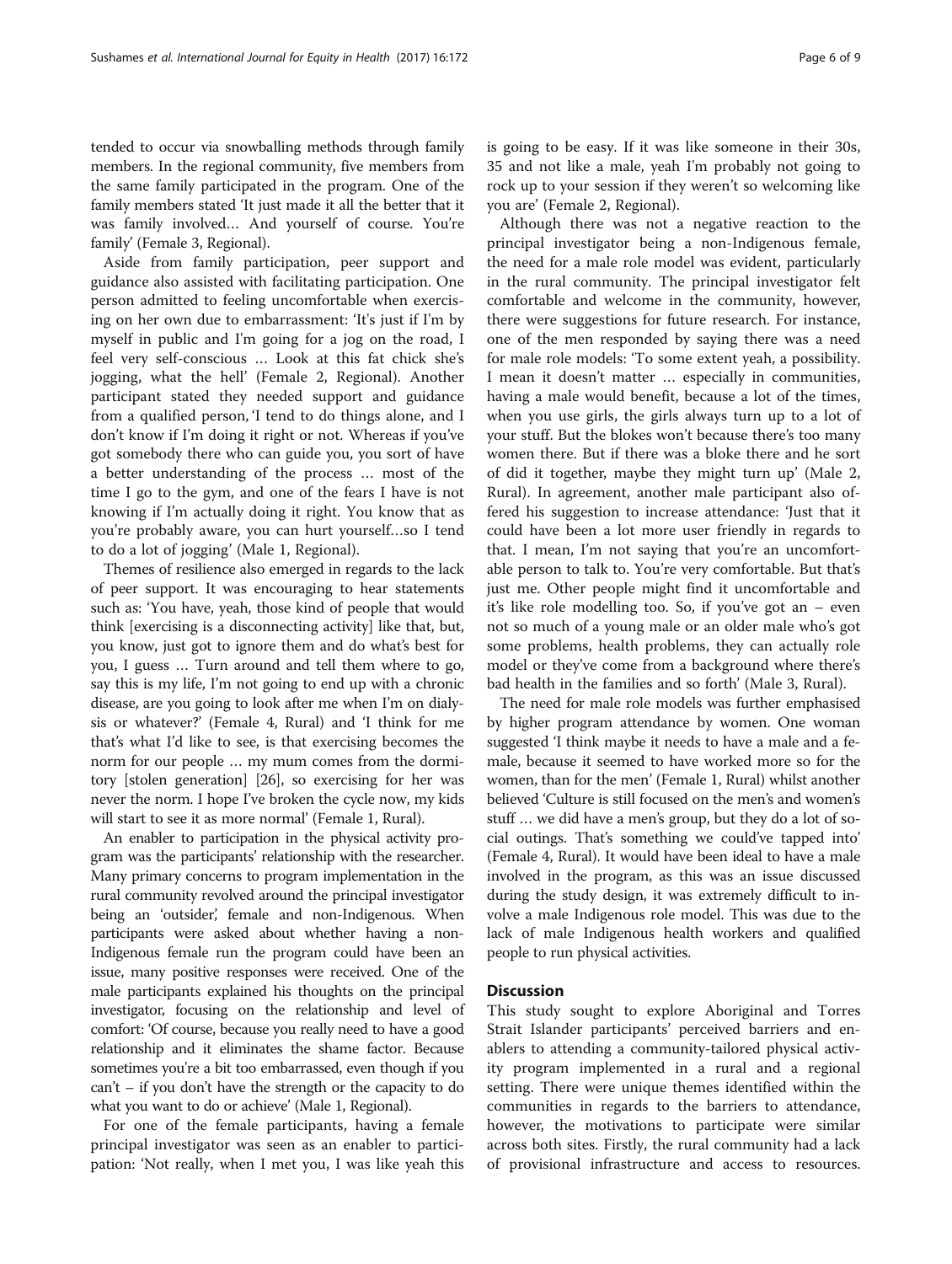This impacted the program delivery and attendance due to inadequate access to an undercover facility during wet weather events.

## Barriers to participation

There was a contrast between the logistical barriers between the communities where participants in the regional community were unable to attend due to poor timing, as opposed to those in the rural setting for whom lack of access to transport was a major barrier. The rural participants also expressed the importance of having both female and male role models for community members. For many their main motivation to participate in the program was that they saw physical activity as a means for prevention and management of chronic disease. In the regional community motivations were more centred on physical activity-related outcomes of weight loss and increased fitness. Participants from both communities highlighted the importance of support from their family and peers with their journey to becoming more active.

Evaluations of physical activity interventions with Indigenous populations have reported several barriers to participation, which include the transient nature of the population, logistic issues and shame [\[27\]](#page-8-0). The Indigenous Australian population is more mobile than the remainder of the Australian population, as they often need to leave their homes to access medical services or for cultural obligations such as to attend funerals [[28](#page-8-0)]. Particularly in smaller communities Indigenous people often need to relocate to larger cities to find employment opportunities [[14](#page-8-0)]. For the rural community in this study, the need to travel to a larger city for personal, or family medical reasons was a frequent reason for non-attendance.

Logistical issues, mainly in regards to transportation, are also known barriers to attendance to research programs [\[18\]](#page-8-0). Davey et al. [\[19\]](#page-8-0) recognised access to transportation as an issue and included free transportation to exercise sessions, which was used by the majority of the participants and consequently attributed to retaining participants. In the context of this study, access to free transport was offered at both sites, but car-pooling was more common in the rural community due to the lack of public transportation. In the regional community, the provision of free transport was difficult due to the geographical spread of participants and due to the principal investigator also needing to conduct the exercise sessions. There were some participants who did use public bus services to attend the program.

The concept of *shame* refers to embarrassment in certain situations and is often due to attention or circumstance, rather than the action by oneself [\[29\]](#page-8-0). The most prominent example of *shame* occurring was during a walking group in the rural community, where the principal investigator was

asked to walk on the opposite side of a participant to block her from the view of men who were sitting across the road. Thompson et al. [\[30](#page-8-0)] examined the cultural and social context of physical activity in an urban Aboriginal population in Melbourne. A finding was that the Aboriginal people tended to view physical activity in three different aspects of everyday activities, sports and exercise. Everyday activities are described as necessary and performed for the benefit of the family and community, such as mowing the lawn or playing with children. Sporting competitions which can include individual and team disciplines are highly valued as the player represents the community and is a source of community pride and esteem. However, exercise is viewed as something conducted individually and specifically for personal fitness and health. In this context, the desire to personally improve oneself through exercise can be looked upon as a shameful and disconnecting experience by the community as it is often undertaken separately from family and community. Similar to our findings, Thompson et al. [[30\]](#page-8-0) reported that there were some elements of shame around exercising to improve health. The involvement of family in the exercise sessions may have reduced the shame associated with participation and acted as an enabler to participation.

## Enablers to participation

Enablers to participation in the physical activity program primarily revolved around relationships to the other participants and with the principal investigator. In the rural community, all participants had a kinship connection with at least one other member of the program. It became evident that recruitment to the project was largely through kinship connections, rather than through the wider advertisement throughout the community. In the regional community, kinship connections were also an obvious factor in recruitment. One family had five family members involved, while another family had three sisters participate. The flexibility in the program delivery was also well-suited to participants who were the primary carer for children or dependant adults. It was often observed that participants would bring their children to training sessions, and in one instance a participant brought her dependant adult mother to a class. During the walking groups, some women would bring prams or bikes for their children to join in with the activity. There were also several community members who were not part of the program, but who began to attend training with the encouragement of the existing participants.

The fact that the principal investigator who ran the physical activity intervention in the two communities was a non-local, non-Indigenous female was seen as a potential barrier to conducting the research. However, positive feedback was received and participants often 'vouched' for the principal investigator during the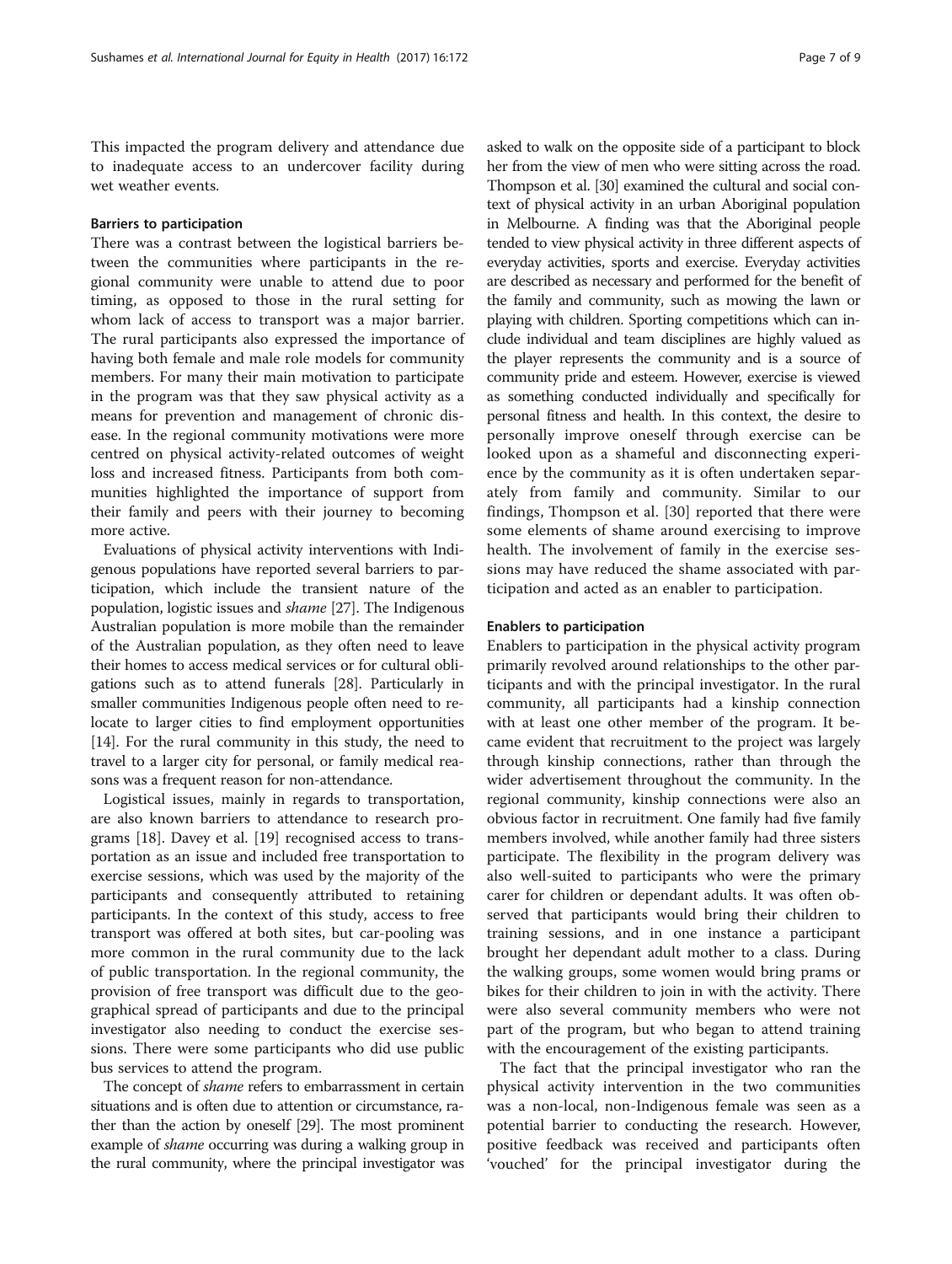recruitment of their family members. The only barrier with the principal investigator conducting classes was the lack of mentorship for the men who were involved in the program. This was highlighted during the interviews with the members of the rural community. There was an understanding that it is challenging to find Indigenous men to assist with the program, especially in a voluntary role as it would have been with this project. It is important to be aware of the cultural ideas of men's and women's business which refers to certain customs and practices in Indigenous communities that need to be undertaken by men and women separately [\[31](#page-8-0)]. Therefore, researchers should aim to have mentors from both genders.

## **Strengths**

The 8-week physical activity intervention lead to significant improvements in health outcomes, however, attendance was low across both communities. The research project utilised a participatory action research approach [[32\]](#page-8-0) and was guided by local Indigenous mentors, in conjunction with a local Aboriginal health organisation. The support from Indigenous mentors was invaluable as they provided a more in-depth understanding of the broader constructs of the community and the cultural ideologies to perform culturally appropriate research. Another strength of the research was the relationship between the principal investigator and the participants. Although the attendance rate was low, the responsiveness of participants was high in terms of availability for follow up assessments and interviews. Originally, there was no qualitative evaluation component planned for the physical activity program. However, after low recruitment and attendance rates were observed during the first few weeks of the program, the qualitative component was added to create a better understanding of the factors that lead to the low participation rates. This allowed for a better interpretation of the study results, as the interviews offered a rich source of data and new information in regards to improving the implementation of physical activity programs in Far North Queensland.

#### **Limitations**

The theoretical model utilised for the qualitative evaluation is a somewhat limiting model for a complex topic. The Health Belief Model was useful to identify barriers and enablers to program participation, but there are suggestions for future research. A limitation of this model is the lack of focus on external factors, such as access to transport, as opposed to individual factors, which can influence health behaviours [[33](#page-8-0)]. A suggestion for future research would be to include the use of an ecological approach [[34\]](#page-8-0), as it could have been useful in this context.

## Conclusion

The aim of this qualitative study was to explore perceived barriers and enablers for a rural and regional Indigenous community to participate in an eight-week physical activity program. Overall, there were positive attitudes and high levels of motivation towards the program. Enablers to participation were the inclusion of family members, no financial cost and a good relationship with the principal investigator. Barriers to program attendance were mostly beyond the control of the individuals, such as cultural obligations, the transient nature of communities and lack of community infrastructure. In conclusion, more consideration is needed before program implementation to understand community-specific barriers and enablers to physical activity programs. Furthermore, more work is needed to better understand how to improve participation rates.

#### Acknowledgements

The authors wish to thank the community health care centres as well as additional organisations, such as the PCYC and Royal Flying Doctors Service who generously offered their general support and assistance during the program. We wish to thank Dr. Jacki Mein from the Apunipima Cape York Health Council for her ongoing support and assistance with capacity building. We also wish to acknowledge Katrina Bird from James Cook University for her advice on the data collection methodology and Cameron Murphy for his assistance with the analysis and coding of the data. The evaluation of this project is supported by a grant from the Far North Queensland Hospital Foundation. AS would also like to thank the Indigenous mentors who supported the project, including Julie Salam and Roberta Henning, and would like to acknowledge the support from the Centre for Chronic Disease Prevention of James Cook University, Cairns. AS is supported by an Australian Postgraduate Award scholarship.

#### Funding

The transcription service utilised for the evaluation of this project is supported by a grant from the Far North Queensland Hospital Foundation.

#### Availability of data and materials

The datasets generated and/or analysed during the current study are not publicly available as participants may be easily identified in their respective communities, but are available from the corresponding author on reasonable request.

#### Authors' contributions

Conception or design of the work: AS, KG, TE. Data collection: AS. Data analysis and interpretation: AS, TE. Drafting the article: AS, TE, KG. Critical revision of the article: AS, TE, KG. All authors read and approved the final manuscript.

#### Ethics approval and consent to participate

The trial was registered with the Australian New Zealand Clinical Trails Register (ACTRN12616000497404). Ethical approval for the study was obtained from the James Cook University Human Research Ethics Committee in October 2014 (approval number: H5942) and the additional site-specific approval for the regional city was obtained in July 2016.

## Consent for publication

Not applicable.

#### Competing interests

The authors declare that they have no competing interests.